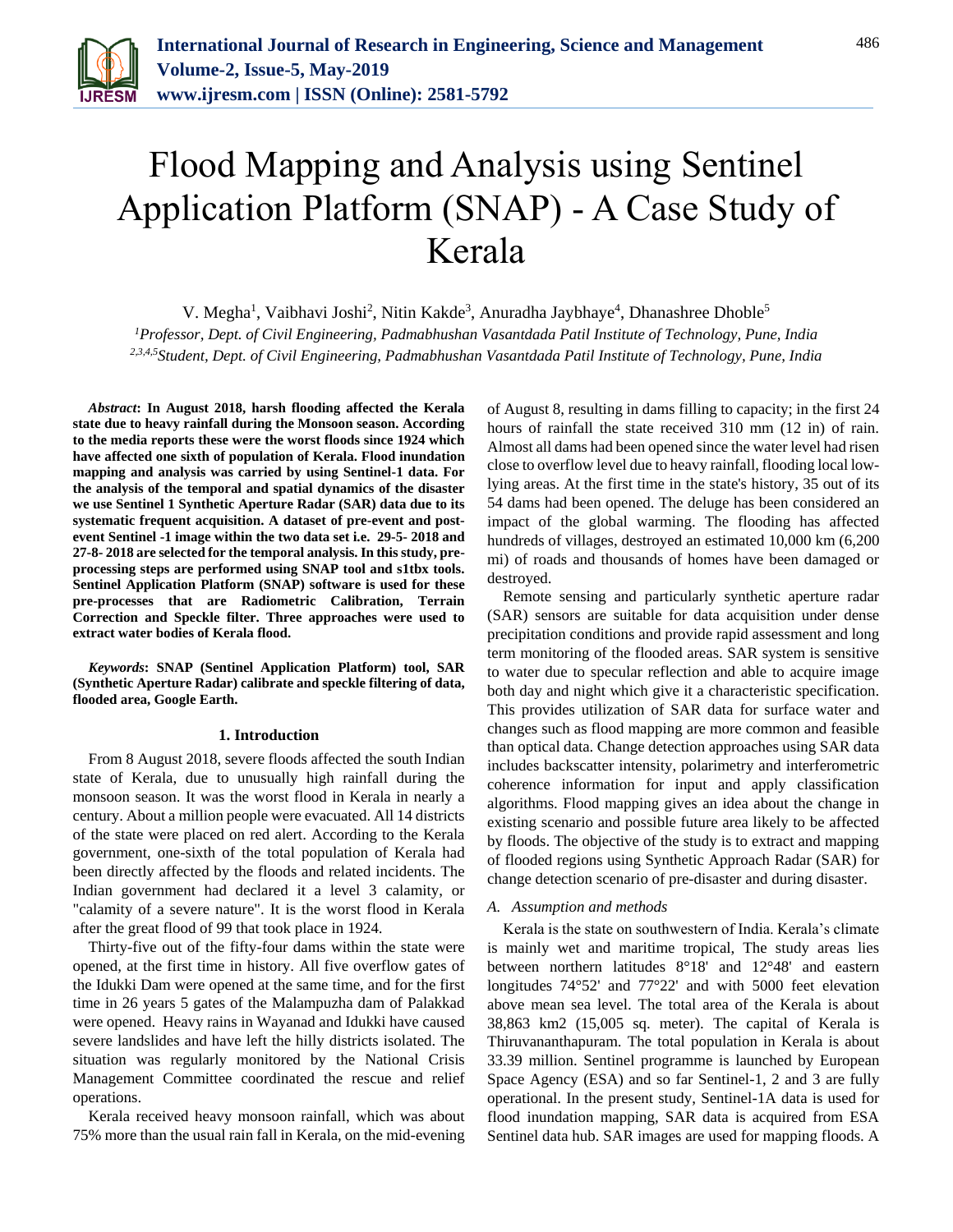

# **International Journal of Research in Engineering, Science and Management Volume-2, Issue-5, May-2019 www.ijresm.com | ISSN (Online): 2581-5792**

dataset of pre-event and post-event Sentinel-1 image within the two data set i.e. 29-5- 2018 and 27-8- 2018 are selected for the temporal analysis. These two images are opened into the SNAP software and the pre-processing is carried out. In preprocessing, subset the images (select on the Menu panel Raster -> Subset). Figure 1 shows the before flood and after flood image. After sub setting the images, there was a new images formed. Open this two images and multilooking process was carried out by using no. of range looks=3 and no. of azimuth looks=3. Then calibration is done on the subset image. There are two bands are formed i.e. Sigma0\_VV and Sigma0\_VV\_db. The pixel values in a SAR imagery be related to the radar backscatter. The figure 2 shows the calibrated images (Sigma0\_VV and Sigma0\_VV\_db). After that geometric terrain correction was done by using range doppler terrain correction. ). Positional accuracy and orientation is achieved by geometric correction. Figure 3 and figure 4 shows the terrain correction. Terrain correction image converted into RGB image. Selected the colour in month wise (green, blue, red). For month of May, the colour is blue and for month of August, the colour is green and red are used. The figure 5 shows the RGB image. The main purpose of the RGB image is for the sensing, representation and display of images in electronic systems. RGB image shows the amount of flood occurred in month wise or also year wise.



Fig. 1. Calibrated images (Sigma0\_VV and Sigma0\_VV\_db)



Fig. 2. Before flood and after flood of Kerala



Fig. 3. Terrain correction



Fig. 4. Terrain correction



Fig. 5. RGB Image (Blue colour-May, Red and Green – August)